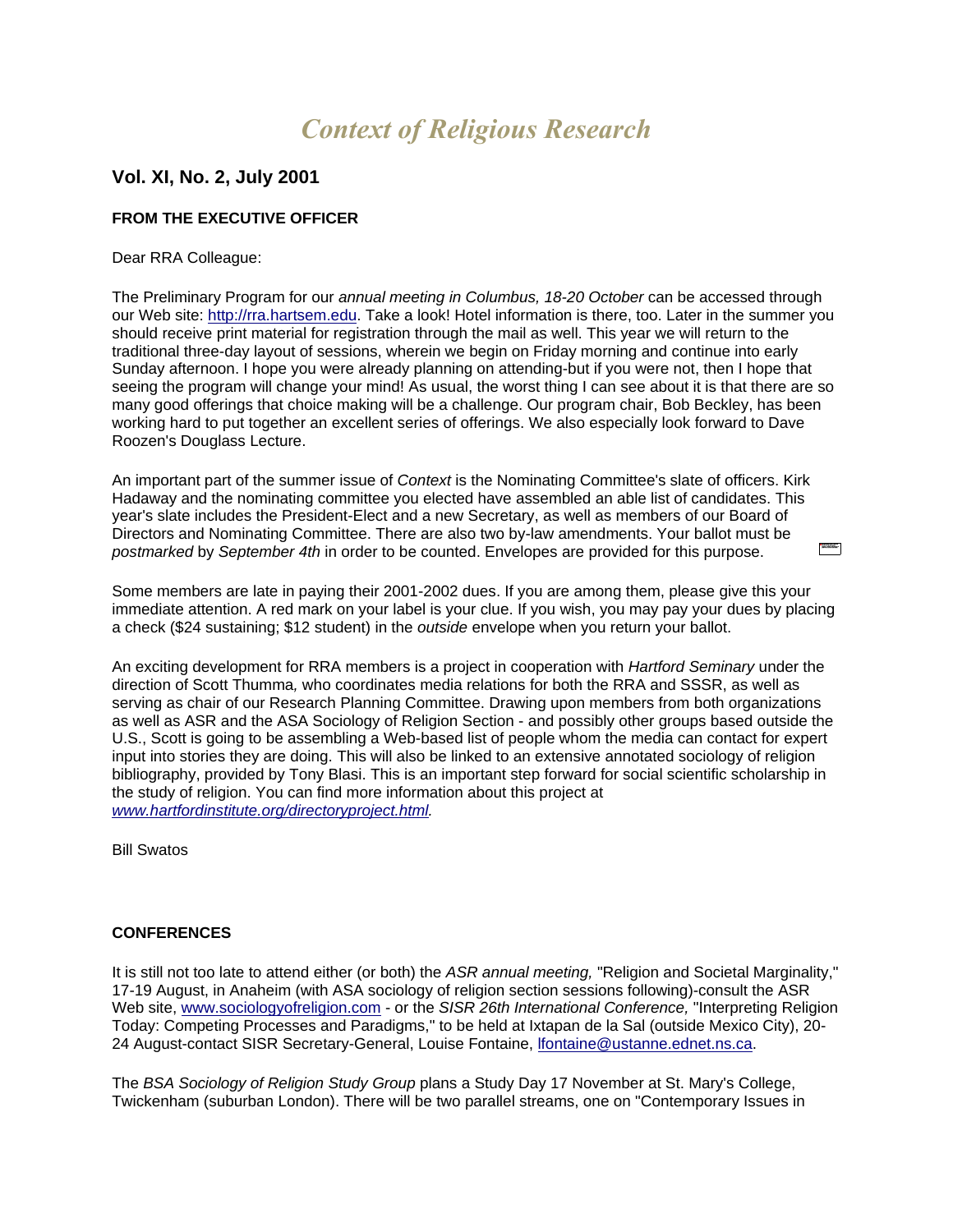Catholicism" and the other entitled "Mainstream Religions-Conflicts, Diasporas, Issues." More information and forms can be obtained from the Study Group's Web site: [www.socrel.org.uk](http://www.socrel.org.uk/)

A conference on *Religion, Crime & Punishment* will be held 24-25 September at the Rosen Centre Hotel in Orlando. Speakers come from a variety of academic and applied perspectives *Jim Beckford* will particularly represent the sociology of religion. See: [www.dce.ucf.edu/rcp](http://www.dce.ucf.edu/rcp)

*Queer Visions in the Americas: A Conference on LGBT/Queer Studies in Religion,* will be held 24-26 May, at the University of California, Santa Barbara. The format will include plenary speakers and panels, discussion sessions, an evening film presentation, and paper panels. Abstracts are due 15 December. For more information, contact Melissa M. Wilcox in Religious Studies at UCSB: [wilcox@humanitas.ucsb.edu.](mailto:wilcox@humanitas.ucsb.edu)

The *ISA Research Committee on the Sociology of Religion (RC22)* invites proposals for papers to be presented at the XV ISA World Congress of Sociology, Brisbane, 7-13 July. Details of the themes and conveners of the various sessions may be obtained from the ISA Congress Web site: [www.ucm.es/info/isa/congress2002/rc/rc22.htm.](http://www.ucm.es/info/isa/congress2002/rc/rc22.htm) Abstracts of proposals should reach the relevant convener no later than 30 September, but note that some sessions may close prior to that, if a convener has sufficient material to meet his or her needs.

## **PUBLICATIONS**

*Research News & Opportunities in Science and Theology* is edited by *Harold Koenig*. You can receive a free six-month subscription to this monthly periodical and read about findings, funding opportunities, and discussions on the relationship between religion, science, and health. Launched last September and now distributed worldwide, *RN&OST's* free subscription offer is available for a limited time only. Call 800-334- 0678 or email [demandcpm@hotmail.com.](mailto:demandcpm@hotmail.com)

*Religion and Social Crisis in Japan: Understanding Japanese Society through the Aum Affair*, edited by Robert J. Kisala and *Mark R. Mullins* has been published by Palgrave.

*David O. Moberg* has published an edited collection, *Aging and Spirituality: Spiritual Dimensions of Aging Theory, Research, Practice, and Policy* this spring with Haworth Press.

**Service** 

#### **Teaching Positions**

University of Texas-Austin. The Department of Sociology anticipates receiving authorization for two tenure-track Assistant Professor positions with a starting date of September 2002.

Areas of specialization must include the sociology of religion. Other

areas are open. Successful candidates should have a strong publication record and show potential for funded research. We will

consider only those individuals who have completed all requirements for the Ph.D. prior to the time of appointment. Screening will begin

October 1 and continue until the positions are filled.

Interested candidates should submit a letter of introduction, curriculum vita, a writing sample, and letters of reference to, Search Committee Chair, Dept. of Sociology, Burdine 336, The University of Texas, Austin, TX 78712-1088.

The University of Texas is an Equal Opportunity/Affirmative Action Employer and Educator.

## **CANDIDATES FOR PRESIDENT-ELECT**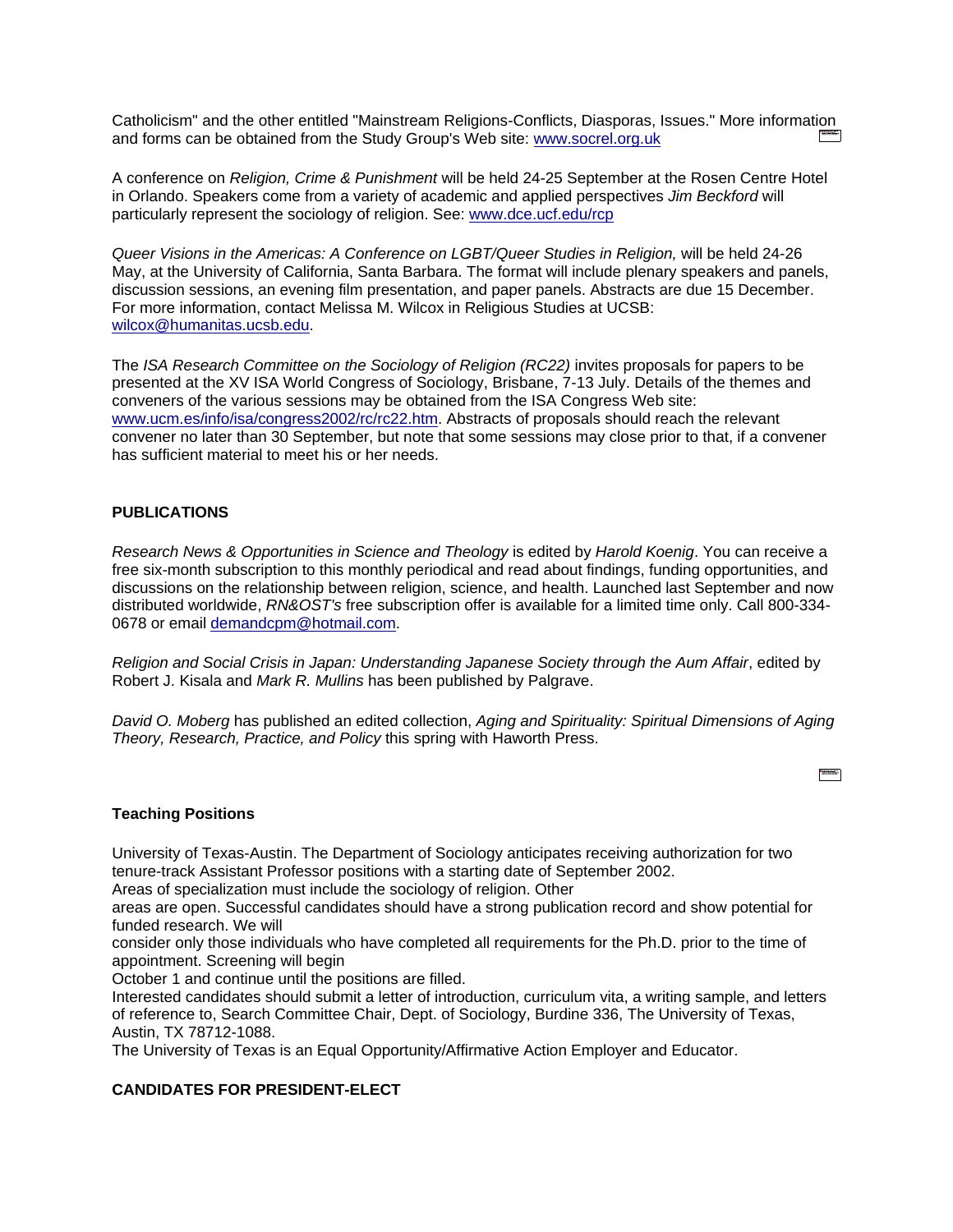NANCY NASON-CLARK is Professor of Sociology at the University of New Brunswick in Canada. She obtained her Ph.D. from the LSE. Her most recent book, *No Place for Abuse* (co-authored with Catherine Clark Kroeger) was published earlier this year by InterVarsity Press, and a co-edited special issue of *Sociology of Religion* (with Mary Jo Neitz) will be released in book form later this year by AltaMira Press. She is the author of *The Battered Wife: How Christians Confront Family Violence* (Westminster/John Knox 1997) and numerous articles appearing in such journals as the *RRR, SA, Social Compass, Canadian Journal of Criminology, Affilia: Journal of Women and Social Work, Canadian Ethnic Studies,* and *Canadian Women's Studies.* Her 1999 article in the *Journal of Family Ministry* won the "best article" award of the Canadian Research Institute for the Advancement of Women. She has written 15 chapters for scholarly collections. Currently Nancy is editor of *Sociology of Religion (SoR)*, the official journal of the ASR, and serves on a number of boards, including World Hope Canada. She is past president of the Association for the Sociology of Religion, has served on the councils of the RRA, ASR, and SSSR, and in the role of SSSR Program Chair. She is currently completing a book entitled *Congregations and Family Crisis,* supported by a grant from the Louisville Institute*.*

DON LUIDENS (M.Div., Princeton; Ph.D., Rutgers) has been on the faculty at Hope College in Holland, Michigan since 1977 and has served as Sociology Department chair since 1987. His research focuses on the mainline Protestant community, with special emphasis on the Reformed Church in America (where he has been a *de facto* denominational researcher through four denomination-wide surveys and numerous congregational studies since 1976) and the Presbyterian Church (USA). Most recently, Don represented the RCA in the Lilly-funded Faith Communities Today (FACT) and the Organizing Religious Work (ORW) projects, both under the auspices of the Hartford Institute for Religion Research. He is co-author of *Vanishing Boundaries: Religion of Mainline Protestant Baby Boomers* (Westminster/John Knox) and coeditor of *Rethinking Secularization* (University Press of America), *Reformed Vitality: Continuity and Change in the Face of Modernity* (also UPA), and *Reformed Encounters with Modernity: Perspectives from Three Continents* (forthcoming from Media-Com of South Africa); his articles have appeared in the *RRR, JSSR,* and *SoR*, as well as *Church Herald, Christian Century,* and *Reformed Review.* Don has served as RRA's Nominating Committee Chair, Secretary, and is currently an at-large Director on its Board. In 1994 Don was a founding member of the International Society for the Study of Reformed Communities and has served on the ISSRC's Steering Committee since then.

## **CANDIDATES FOR SECRETARY**

MICHAEL CIESLAK is the director of research and planning for the Roman Catholic Diocese of Rockford, Illinois, where he has served since 1984. In this position he is responsible for projects dealing with strategic planning, research and evaluation, and parish development. Recently he designed, and was executive director of, a comprehensive planning process which involved 105 diocesan parishes and 300 trained volunteers in creating pastoral plans for each parish in response to parishioner evaluations and demographic realities. He serves as the chair of the Catholic Research Forum, an association of researchers and planners affiliated with the Conference for Pastoral Planning and Council Development. Mike has been published in the *RRR, Today's Parish,* and *ParishWorks.*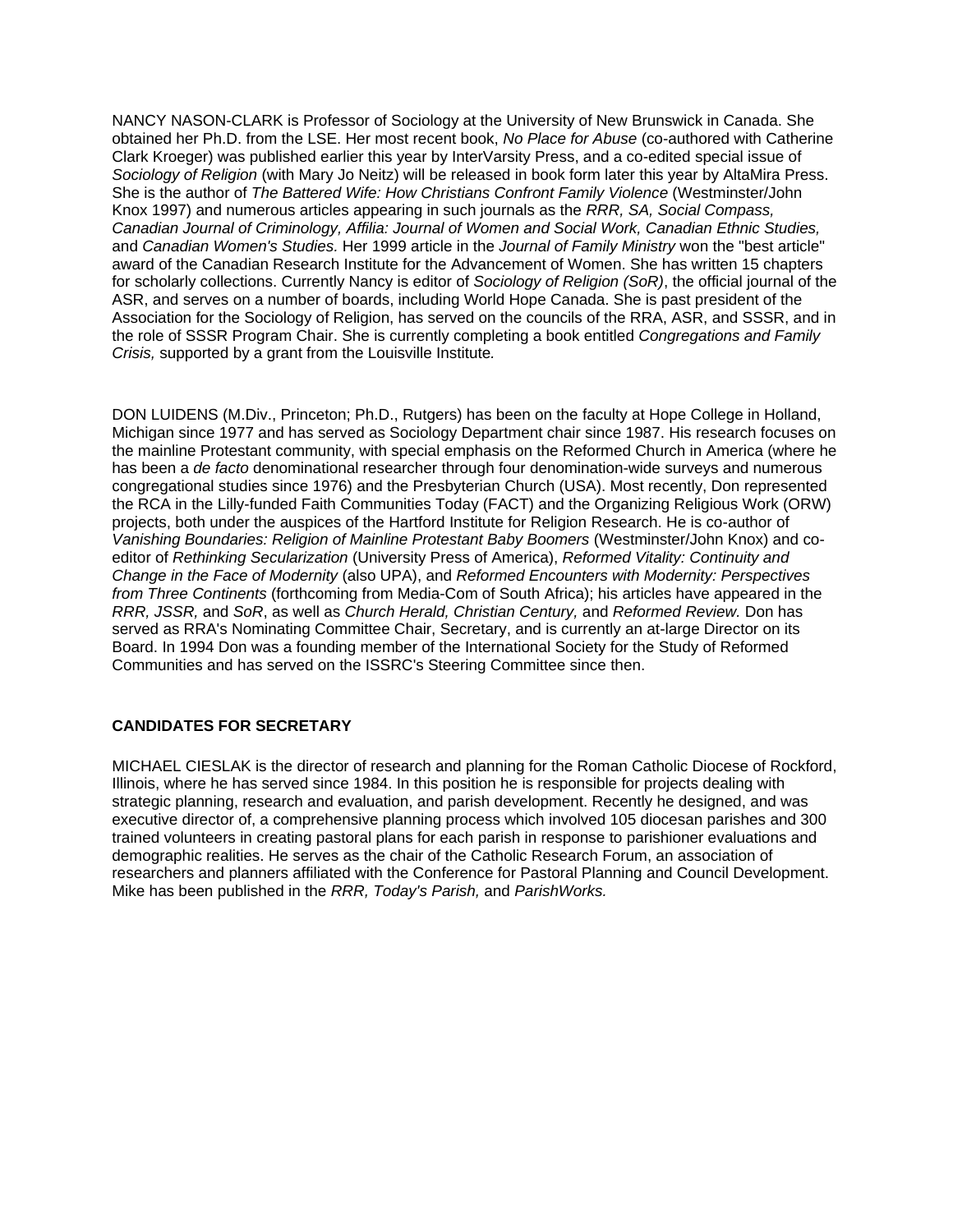JAMES K. WELLMAN, JR. Since receiving a Ph.D. from the University of Chicago in 1995, Jim has taught in the Comparative Religion Program at the University of Washington. He is also an active Presbyterian minister. His books include *The Gold Coast Church and the Ghetto* (University of Illinois, 1999) and a coedited volume *The Power of Religious Publics* (Praeger, 1999). His articles include "Religious Organizational Identity and Homosexual Ordination: A Case-Study of a Protestant Denomination" in a topical section of an issue of the *RRR,* for which he served as guest editor. With recent research grants he has been studying West Coat urban churches. In 1997 he served as program chair for RRA, and subsequently helped to redesign our brochure as a part of the ad hoc Committee on the Future. Jim also chaired the Awards Committee in 2001.

### **CANDIDATES FOR BOARD OF DIRECTORS**

DIANA R. GARLAND is Chair of the School of Social Work at Baylor University in Waco, Texas. She also serves as Director of the Baylor Center for Family and Community Ministries. She is Editor of the journal *Family Ministry: Empowering Through* Faith and Senior Editor of *AM/FM,* a quarterly audiotape publication that reviews current developments in family ministry. She previously served as Dean of the Carver School of Church Social Work at Southern Baptist Theological Seminary in Kentucky. Diana is author, co-author, or editor of fourteen books. The most recent is *Family Ministry: A Comprehensive Guide* (InterVarsity Press), winner of the 2000 Book of the Year Award of the Academy of Parish Clergy.

FRED KNISS is Associate Professor of Sociology at Loyola University Chicago, where he is Director of the McNamara Center for the Social Study of Religion. He is the author of *Disquiet in the Land: Cultural Conflict in American Mennonite Communities* (Rutgers), as well as a number of articles and chapters on such topics as "culture wars," cultural resources in social movements, and faith-based international relief and development organizations. His current research is a study of new immigrant religious communities in Chicago. Fred served as RRA Program Chair in 1996. He has served as a member the Executive Council of the ASR, Membership Chair of the ASA Section on Sociology of Religion, Book Review Editor of *SoR,* and Associate Editor of *AJS.*

CRAIG THIS is Director of the Office of Research & Planning, General Council on Ministries, The United Methodist Church. He is a member of ASR, SSSR, and RRA. He has presented papers at RRA sessions, and he currently serves on the RRA ad hoc Committee on the Future. He is project director of Mapping the Miami Valley (affiliated with the Pluralism Project) and has presented at the Symposium on Baseball and American Culture (at the Baseball Hall of Fame). Although trained as a historian, he is pursuing a Ph.D. in sociology at the University of Cincinnati.

CHARLES (CHUCK) ZECH is a Professor of Economics at Villanova University, where he has served on the faculty since 1974. He received his Ph.D. from Notre Dame University. He is the author or co-author of over 50 journal articles and four books, including *Money Matters* and *Why Catholics Don't Give.* He was a participant in Yale University's "Project on Religious Institutions" and Duke's "United Methodism and American Culture" project. In addition to his academic research, he serves as a consultant to a number of judicatories and congregations.

#### **CANDIDATES FOR NOMINATING COMMITTEE**

JOHN P. BARTKOWSKI is Associate Professor of Sociology at Mississippi State University. Much of his current research examines the relationship between religious involvement, social inequality, and family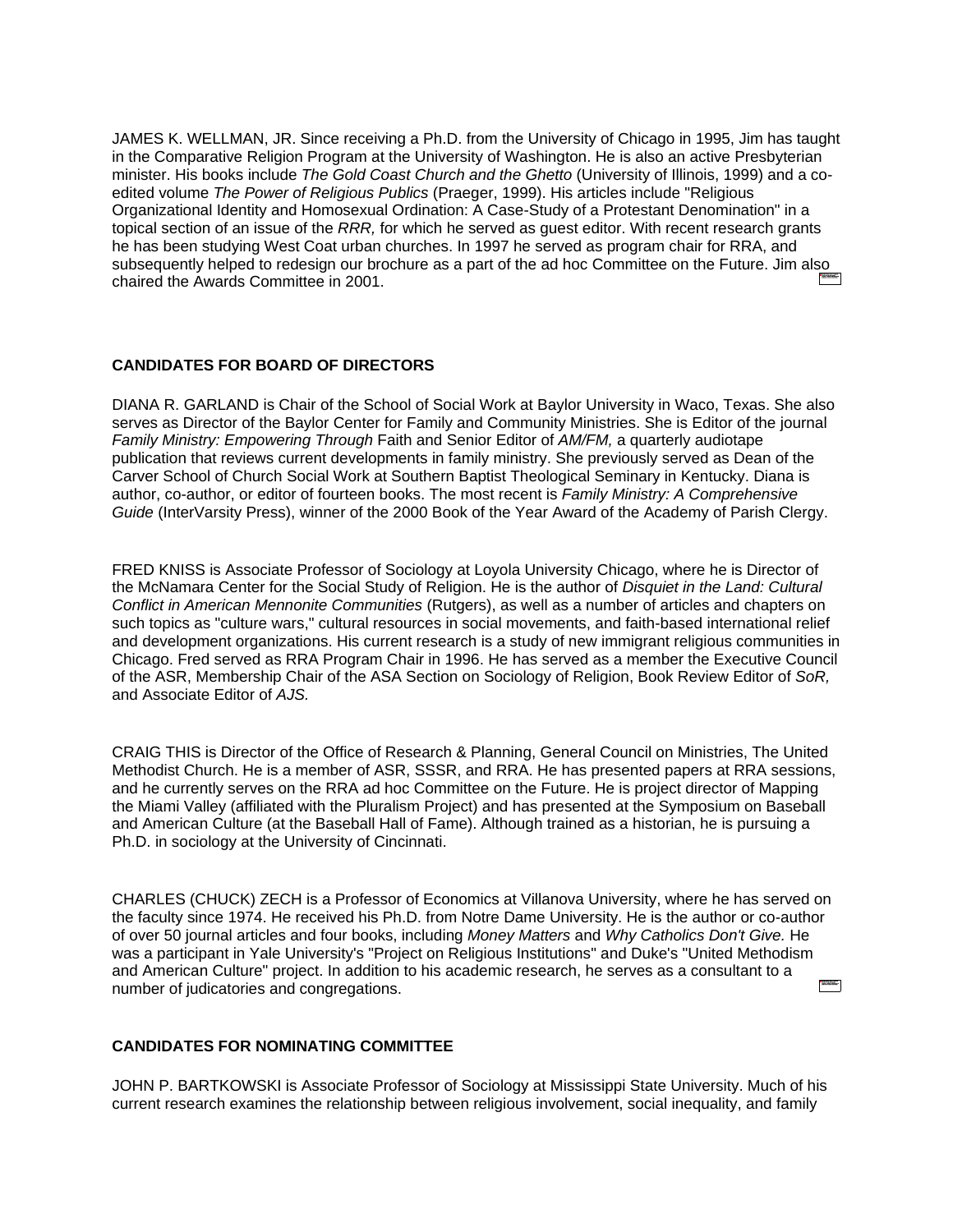life. He has held office in various professional organizations, including Chair of the Membership Committee for SSSR. His work has appeared in *RRR, JSSR,* and *SoR,* as well as *Social Forces, Responsive Community, Sociological Quarterly, Gender & Society, Journal of Family Issues,* and other journals*.* His book, *Remaking the Godly Marriage: Gender Negotiation in Evangelical Families,* was published this year by Rutgers University Press. John is in the process of completing monographs on faith-based welfare reform (charitable choice) and the PromiseKeepers.

PERRY CUNNINGHAM is Manager of Research Information for the Church of Jesus Christ of Latter-day Saints, a position he has held for the past 20 years. He received a PhD in Organizational Behavior from the University of Michigan and taught in the School of Management at the University of Calgary before joining the research office of the LDS Church. He has been affiliated with RRA for over 15 years. For the past six years, he has been an active member of the research team that designed the Cooperative Congregational Studies Project. He is an avid film buff and collects jazz and blues LPs.

STEPHEN HART received his Ph.D. in Sociology from the University of California at Berkeley. He has taught at Wesleyan University, University of Wisconsin-Milwaukee, and SUNY-Buffalo; and directed research for the Lutheran Church in America and Evangelical Lutheran Church in America. He currently conducts medical research at Frontier Science and Technology Research Foundation. His publications include two books: *What Does the Lord Require: How American Christians Think about Economic Issues* (Oxford 1992; expanded ed. Rutgers 1996); and *Cultural Dilemmas of Progressive Politics: Styles of Engagement among Grassroots Activists* (Chicago 2001). He has also published articles on subjects such as responses among church members to changes in family life; the cultural and religious dimension of social movements; and privatization in American religion.

MELINDA BOLLAR WAGNER received her Ph.D. from the University of Michigan and is a professor of anthropology at Radford University in Radford, Virginia. Her work on religion in America has included *Metaphysics in Midwestern America* (Ohio State University Press, 1983) and *God's Schools: Choice and Compromise in American Society* (Rutgers, 1990). Her research has been supported by grants from the National Science Foundation and the Lilly Endowment/Institute for the Study of American Evangelicals. She is also the associate chair of the Appalachian Studies Program at Radford University, and has recently turned her attention to efforts at cultural conservation by directing a five county-wide **The Contract of Section** ethnographic study of cultural attachment to land.

#### **BY-LAW AMENDMENTS**

1) Amend by-law I. Sec. 6: To retain only the first sentence, "All dues shall be payable annually in advance of July 1 for the ensuing fiscal year."

*Rationale: The remainder of the by-law, which supplies a billing and penalty cycle, is unnecessarily specific, cumbersome, and costly in its consequences.*

2a) Amend by-law III. Sec. 3a, the concluding words of the second sentence: ". . . past president for a one-year term."

2b) Amend by-law V. Sec. 3, to read: "In the absence or incapacity of the president, the past president shall serve as acting president and shall perform any functions assigned to the office of the president that the president is unable to perform. When there is no past president in office, such duties shall devolve upon the president elect."

*Rationale: The present two-year term of past president requires an extended commitment from that person that is not warranted by the stability now realized within the organization by the services of the executive officer's position.*